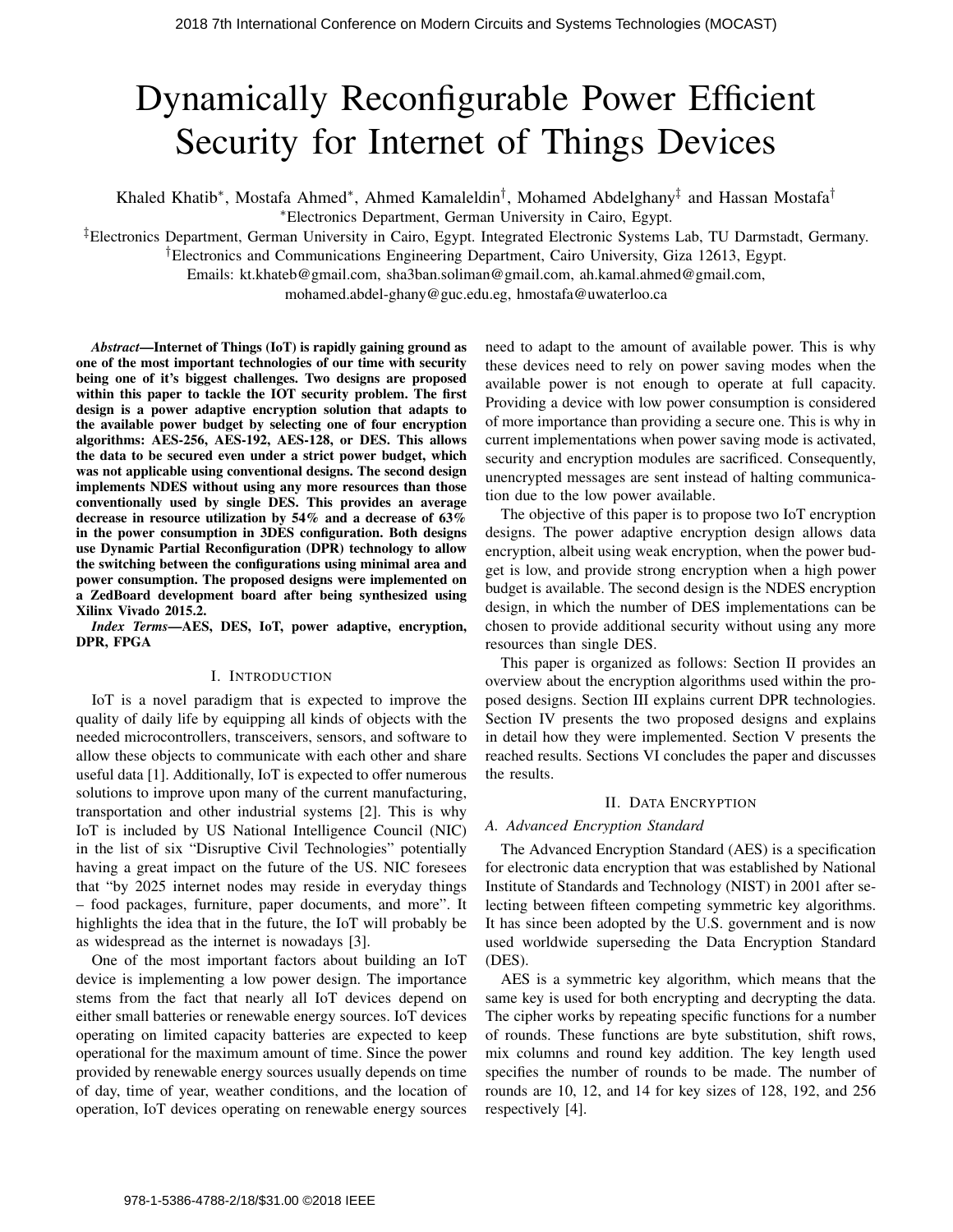# *B. Data Encryption Standard*

DES was introduced in the early 1970s and standardized in 1977. It was a collaboration between National Security Agency (NSA) and IBM to become the encryption standard used by the US Government to encrypt sensitive data.

DES is based on a feistel network. It is a block cipher with a block size of 64 bits, an effective key length of 56 bits and is made up of 16 similar rounds. The encryption and decryption have the same steps with the only difference being the key schedule [5].

Due to its short key size, it was proven vulnerable to brute force attacks in the late 1990s. Hence, 3DES was introduced where DES is applied 3 consecutive times with 3 or 2 different keys. 3DES increases the security with an effective key size of 112 bits. 3DES was however proven to be vulnerable to linear cryptanalysis, but in order for it to be applied, an enormous amount of pairs of plaintext and cipher text need to be known to the attacker [6].

# III. DYNAMIC PARTIAL RECONFIGURATION

# *A. Definition*

DPR is a technology that allows for a specific set of modules to be dynamically changed during runtime without the interruption of the remaining logic [7]. The DPR design flow requires partitioning the system into static and dynamic parts. The dynamic part contains a set of Reconfigurable Partition (RP) and each RP has a set of Reconfigurable Module (RM) which can be swapped during runtime [8].

Initially, a full BIT file configures the Field Programmable Gate Array (FPGA), setting the default RMs to be used when the design is first run. When it is desired to change the RM loaded on a certain RP during runtime, a partial BIT file containing the data for the desired RM can be loaded onto the FPGA without affecting the operation of other parts of the design.

## *B. Dynamic Partial Reconfiguration Controllers*

Several DPR controller designs are proposed to reach the maximum reconfiguration throughput. [8] compared between four of these controllers and the results reached are expressed in Fig. 1. These controllers are the HWICAP, Xilinx Partial Reconfiguration Controller (PRC), ZYCAP [9], and PCAP.



Fig. 1. Resource Utilization, Avg. Reconfiguration Throughput, and Power Consumption Comparisons between Different PR Controllers [8]

# IV. PROPOSED DESIGNS

## *A. Power Adaptive Encryption Design*

The proposed design aims to provide a power adaptive encryption solution that is suitable for IoT applications. The main reason why such a solution is believed to be useful is that many IoT devices are powered using renewable energy sources such as wind or sunlight. This means that the level of power available for the device is variable according to the time of day and weather conditions. Within previously available systems, the only solution when the power is at a critical level is to shutdown the encryption circuit and communicate unencrypted data. However, in the proposed design, DPR technology allows one of four encryption levels to be chosen. The choice is done according to the amount of energy that can be spared for each encryption operation. These levels are: AES-256, AES-192, AES-128 and DES.

This would allow data transmission to still be secured even under tight power budgets.

As explained in section III, the basic design has a static and a dynamic part. The static design contains the top module that controls the three RPs (key logic, key memory and encryption round) and gives each of them signals to start working. Each of the three RPs has a number of RMs that can be configured on it depending on the triggers given to the DPR controller. The three RPs and their RMs are shown in Fig. 2 and are the following:

- Key Logic is responsible for performing the key schedule and producing the sub-keys used in each round. It has five RMs that can be configured on it which are: KL-256, KL-192, KL-128, KL-DES and Blank
	- KL-256 performs the key schedule for AES-256.
	- KL-192 performs the key schedule for AES-192.
	- KL-128 performs the key schedule for AES-128.
	- KL-DES performs the key schedule for DES.
	- Blank is a blanking configuration used when the key schedule is already completed to reduce power consumption.
- Key Memory is responsible for storing the sub-keys produced by the key logic RP. It has two RMs which are: KM1 and KM2
	- KM1 stores sub-keys for the AES-128 and the DES key schedule.
	- KM2 stores sub-keys for the AES-256 and the AES-192 key schedule.
- Encryption Round is responsible for performing the encryption rounds for the given algorithm. The two RMs that can be configured on it are: AES and DES
	- AES is responsible for performing encryption using AES algorithm of either of the three key sizes (128, 192 or 256 bits).
	- DES is responsible for performing encryption using DES algorithm.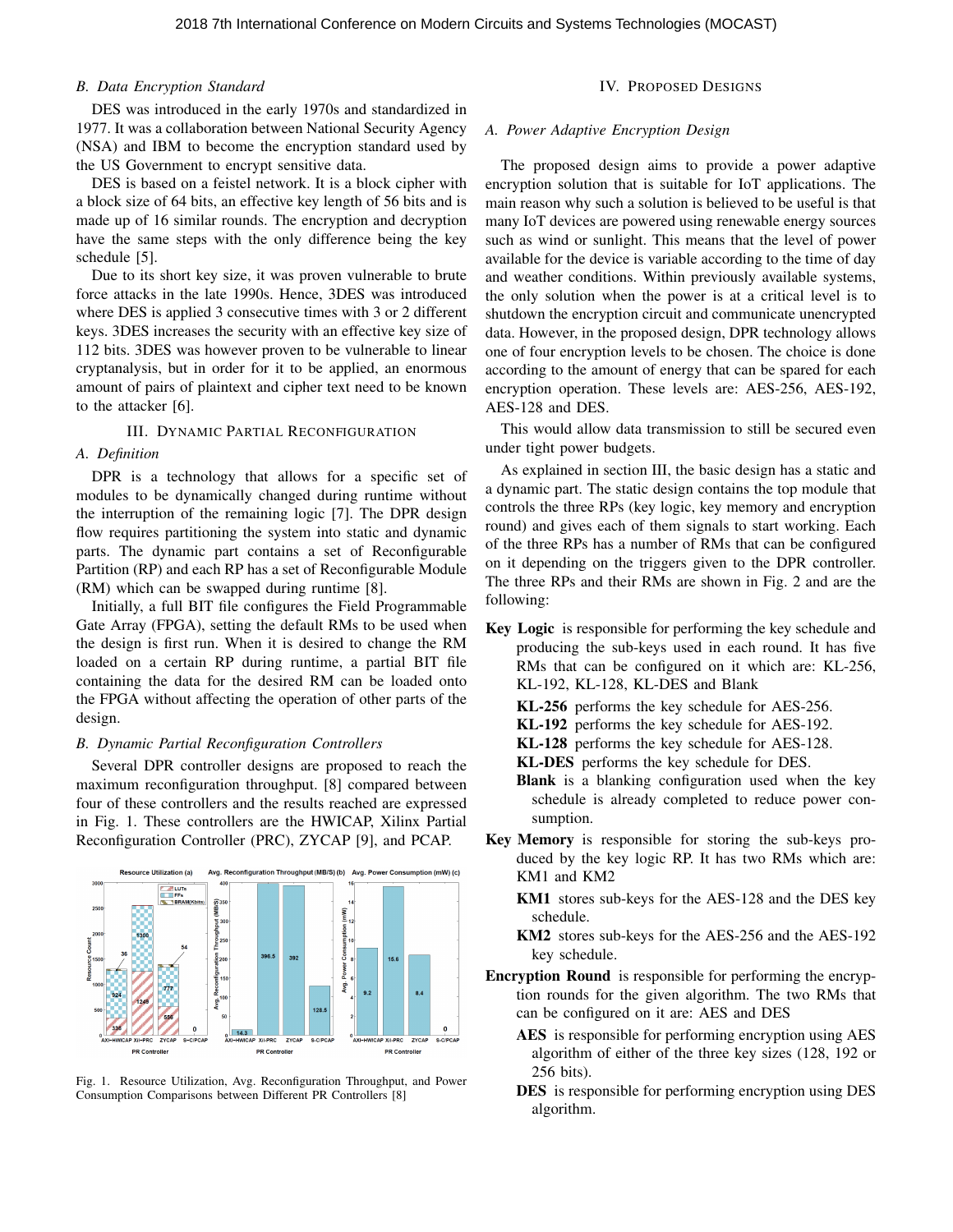

Fig. 2. Power adaptive encryption design blocks

At the beginning of the operation, key logic RP starts execution based on the RM configured on it. It produces the sub-keys required to complete the encryption process and saves them to the key memory RP. Once the required sub-keys are stored in the key memory RP, there is no need to reactivate the key logic RP and thus the blank RM is loaded on it. This is assuming that the same input key is used for all executions of an algorithm which is the case most of the time. A new key can however be used for the same encryption algorithm by resetting the system using the reset input.

The top module is responsible for starting the key schedule and the encryption rounds at the correct time either during the first execution of the algorithm or any following execution. The key memory was used instead of on the fly calculation of sub-keys every time the algorithm is run to allow the key schedule RP to be blanked and thus decrease the consumed power. The choice of two key memory RMs with each RM containing two algorithms came after deep consideration of the normal usage schemes. The key memory RP design originally had four RMs with each saving sub-keys of one algorithm, but that was found to be very power inefficient and would have additionally leaded to a more complex DPR trigger controller.

Resource reutilization was used to be able to implement the design utilizing minimal area and thus using minimal power. This is why the encryption round components were only implemented once as a combinational circuit, and the output was re-fed into the input for the required number of rounds for each algorithm. This was implemented in both the AES and DES rounds.

## *B. NDES Encryption Design*

The proposed design has higher security than 3DES and consumes less power. That is achieved by combining NDES and DPR technology. The main role of DPR is to alternate the mode of operation between encryption and decryption. This means that instead of having N different modules that consume lots of power and area, only one module is needed and its mode is changed between encryption and decryption. Normally, DES has two modules for key scheduling; one for encryption and the other for decryption with a MUX choosing the needed configuration thus increasing the power and area consumption. Since DPR is being used to change the mode between encryption and decryption, only one module is needed to be working at a single instant, decreasing the power.

NDES is the application of DES algorithm N consecutive times to the data block of plaintext, alternating between

encryption and decryption modes similar to the alternation in 3DES (encryption  $\rightarrow$  decryption  $\rightarrow$  encryption). The number of times NDES can be applied is only limited by the time that is allowed for encryption or decryption. Every time DES is applied when NDES is used, it can be applied in either encryption or decryption mode. This creates a sequence of encryption and decryption operations that can differ from one block to another. This sequence can be produced using Pseudo Random Number Generator (PRNG).

Using the same seed for the PRNG at the receiving end allows the same sequence to be generated to decrypt the data properly. Linear Feedback Shift Registers (LFSR) with N registers are used to implement the PRNG. The output of the PRNG is the sequence that will be used. This sequence consists of N bits with each bit representing either encryption or decryption configuration.

The top module consists of two parts: a dynamic and a static part. The static part is made of the DES round and the PRNG. The dynamic part is the key scheduling RP, which is made of two RMs (encryption and decryption). This is shown in fig. 3.



Fig. 3. NDES encryption design blocks

A minimum of two different keys need to be used: one for the encryption mode and the other for the decryption mode. If only one key is used, each consecutive encryption and decryption will cancel each other out. NDES applies an extra layer of security since each of the N iterations acts as if it adds a bit to the effective key. Assuming nk keys are used, the effective key length for NDES will be (56\*nk)+N bits provided that N is greater than 2 to protect the design from the meet in the middle attack. For the rest of the paper, it is assumed that NDES is implemented using 2 different keys. NDES provides an extra layer of security since the attacker needs to figure out the sequence in which the N times DES has been applied, otherwise every possible sequence needs to be tried until the attacker finds the right one. Since the sequence changes with every block, the interception of a single sequence by the attacker would not affect the integrity of the rest of the data.

N should be chosen depending on the required throughput of the device. Although the proposed design takes longer encryption time than conventional designs, it uses less power which is more important than the time delay for IoT applications.

The following equation describes the relation between available time for encrypting a 64 bit data block (t) and the number of DES implementations (N). This equation assumes that the